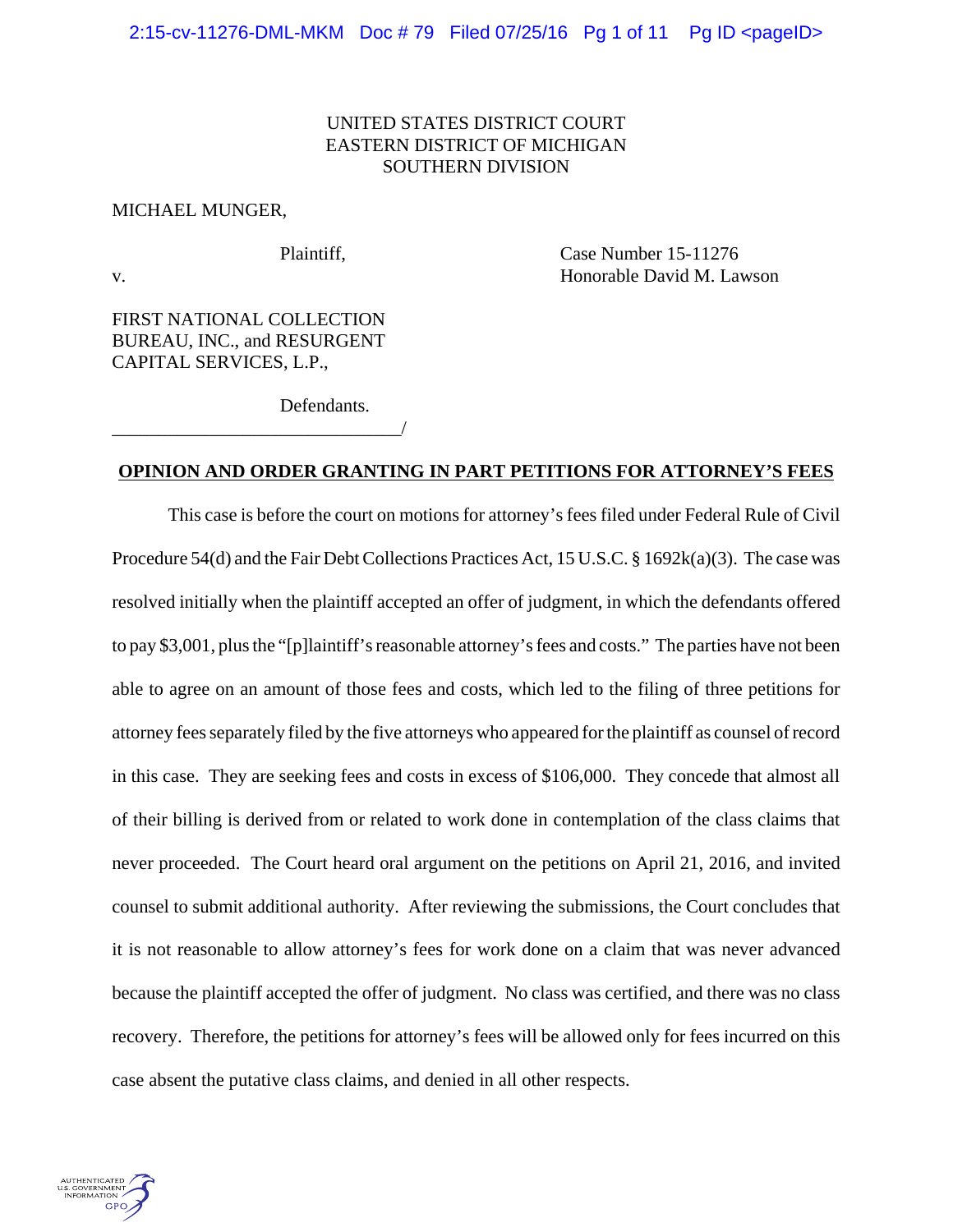I.

The underlying case is straightforward. In 2002, Citibank issued a MasterCard credit card to plaintiff Michael Munger. Munger failed to pay all of the debt that he accumulated on that card, but he asserts that the statute of limitations on any unpaid amounts had run out, at the latest, by August 7, 2008. On November 7, 2014, the defendants sent Munger a dunning letter, which stated that it was an attempt to collect amounts due on the delinquent account. The letter included a "settlement offer" in which the defendants proposed to wipe out the obligation in exchange for monthly payments amounting to a 90% discount on the amount allegedly due.

Munger asserts that the defendants knew or should have known that the statute of limitations had run on his delinquent credit card debt, but they sent him their dunning letter anyway. He contends that this practice violated the Fair Debt Collection Practices Act (FDCPA), 15 U.S.C. § 1692e, because the use of the term "settlement offer" in the letter falsely implied that the debt was collectible when it was not, and other language in the letter warning that the defendants were "not obligated to renew [the] offer" deceptively instilled a sense that the recipient had limited time to respond and accept the offer to "settle" the debt. In his prayer for relief, the plaintiff sought statutory damages and costs and attorney fees.

The plaintiff filed his complaint in this case on April 3, 2015, alleging in a single count violations of the FDCPA, 15 U.S.C. § 1692e, based on the allegedly deceptive communications in the defendants' dunning letter. He filed a first amended complaint on April 4, 2015, and, after discovery revealed the possible involvement of a second defendant entity in the case, he filed a second amended complaint on July 24, 2015. On April 27, 2015, the plaintiff also had filed a motion to certify a class of consumers who received letters similar to the one sent to him by the defendants.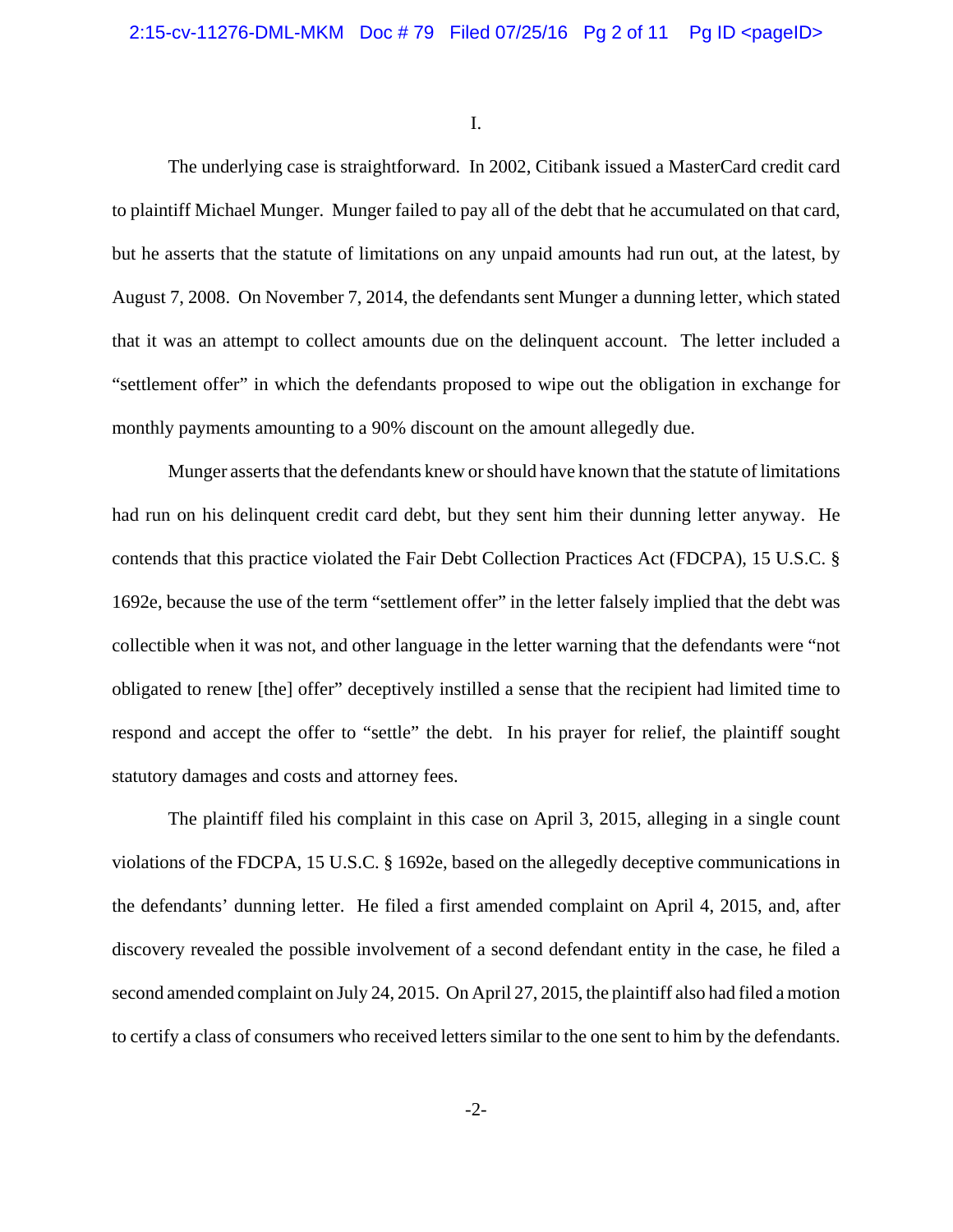#### 2:15-cv-11276-DML-MKM Doc # 79 Filed 07/25/16 Pg 3 of 11 Pg ID <pageID>

The parties litigated several discovery disputes over information relating to the scope of the putative class that the plaintiff sought to certify. After a status conference with the Court on November 19, 2015, the plaintiff withdrew the motion for class certification, and the Court set a deadline of December 15, 2015 for the plaintiff to file a revised motion.

On December 14, 2015, the plaintiff filed a notice that the defendant had offered, and he had accepted, an offer of judgment in the amount of \$3,001 in full satisfaction of all his individual claims. Accordingly, on December 15, 2015, the Court entered judgment in his favor for that amount.

The offer of judgment included a provision to pay the "Plaintiff's reasonable attorneys' fees and costs incurred via Plaintiff's claims against Defendants in this matter," and it stated that if the parties could not agree on the amount of those fees, then the plaintiff would file an application for approval of fees by the Court. The parties did not reach an agreement, and, on December 18, 2015, the plaintiff's attorneys separately filed three fee applications seeking a total of \$106,068.75 in attorney fees and \$457.19 in costs. Those amounts represent the following proposed billings: (1) by the law firm Roy, Schechter & Vocht, P.C., 161.75 hours of work by three attorneys at the firm, at a rate of \$525 per hour, for a total of \$84,918.75 in attorney fees, plus costs of \$457.19; (2) by attorney David S. Parnell, 63.25 hours at a rate of \$200 per hour, for a total of \$12,650; and (3) by attorney Sean O'Mara, 42.5 hours at \$200 per hour, for a total of \$8,500.

The plaintiff's attorneys assert that their proposed billings are reasonable and justified in light of the efforts expended in the litigation of this case. They explain that they submitted multiple fee applications rather than a consolidated petition because the separate counsel involved do not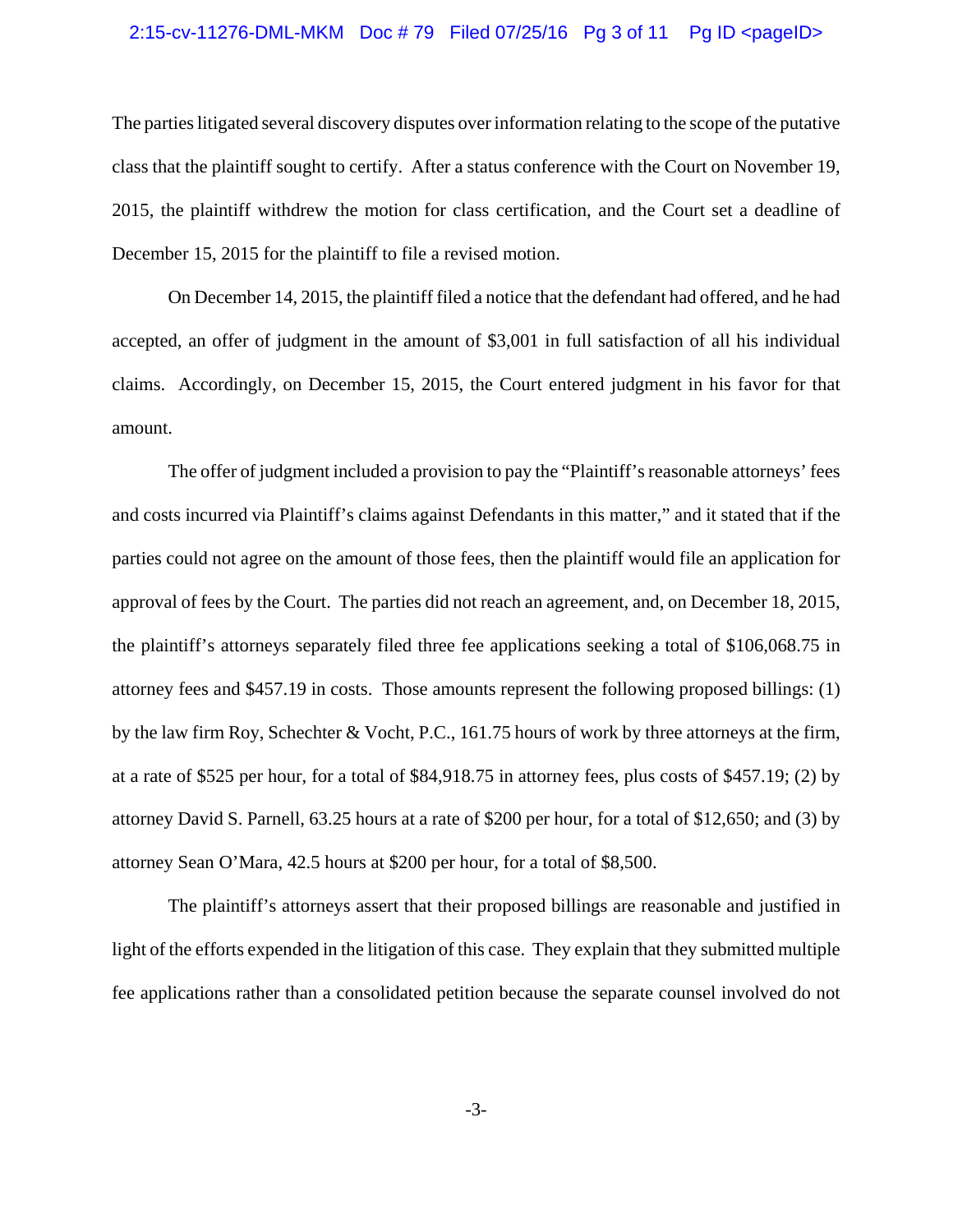#### 2:15-cv-11276-DML-MKM Doc #79 Filed 07/25/16 Pg 4 of 11 Pg ID <pageID>

have the required personal knowledge of each others' various billings in the case to compose a proper affidavit in support of a single petition.

The defendants argue that (1) the billing records submitted by plaintiff's counsel are inexcusably vague and fail in many cases to identify the precise subject matter of and justification for the hours billed; (2) pervasive "rounding up" in the billing entries due to use of a 15-minute billing increment further inflates the hours claimed, without any plausible justification; (3) the claimed rate of \$525 per hour for plaintiff's lead attorneys is excessive and unjustified in light of the prevailing market rates for similar work; and (4) nothing in the record of proceedings in this case suggests any plausible justification for the plaintiff having five attorneys to represent him, and many of the time entries represent either unnecessary duplication of effort or excessive overhead attributed to "coordination" of the various attorneys' efforts.

## II.

Federal Rule of Civil Procedure 54(d) states that requests for attorney's fees must be made by motion, which must "specify the judgment and the statute, rule, or other grounds entitling the movant to the award." Fed. R. Civ. P. 54(d)(2)(A), (2)(B)(ii). The FDCPA authorizes the Court to award to a prevailing plaintiff in an FDCPA case "the costs of the action, together with a reasonable attorney's fee as determined by the court." 15 U.S.C.  $\S$  1692k(a)(3).

The first step for a district court "[i]n setting an award of attorneys' fees," ordinarily is to "arrive at the lodestar amount by multiplying the number of hours reasonably expended on the litigation by a reasonable hourly rate." *U.S. Structures, Inc. v. J.P. Structures, Inc.*, 130 F.3d 1185, 1193 (6th Cir. 1997) (citing *Hensley v. Eckerhart*, 461 U.S. 424, 433-37 (1983) (noting that "[t]he most useful starting point for determining the amount of a reasonable fee is the number of hours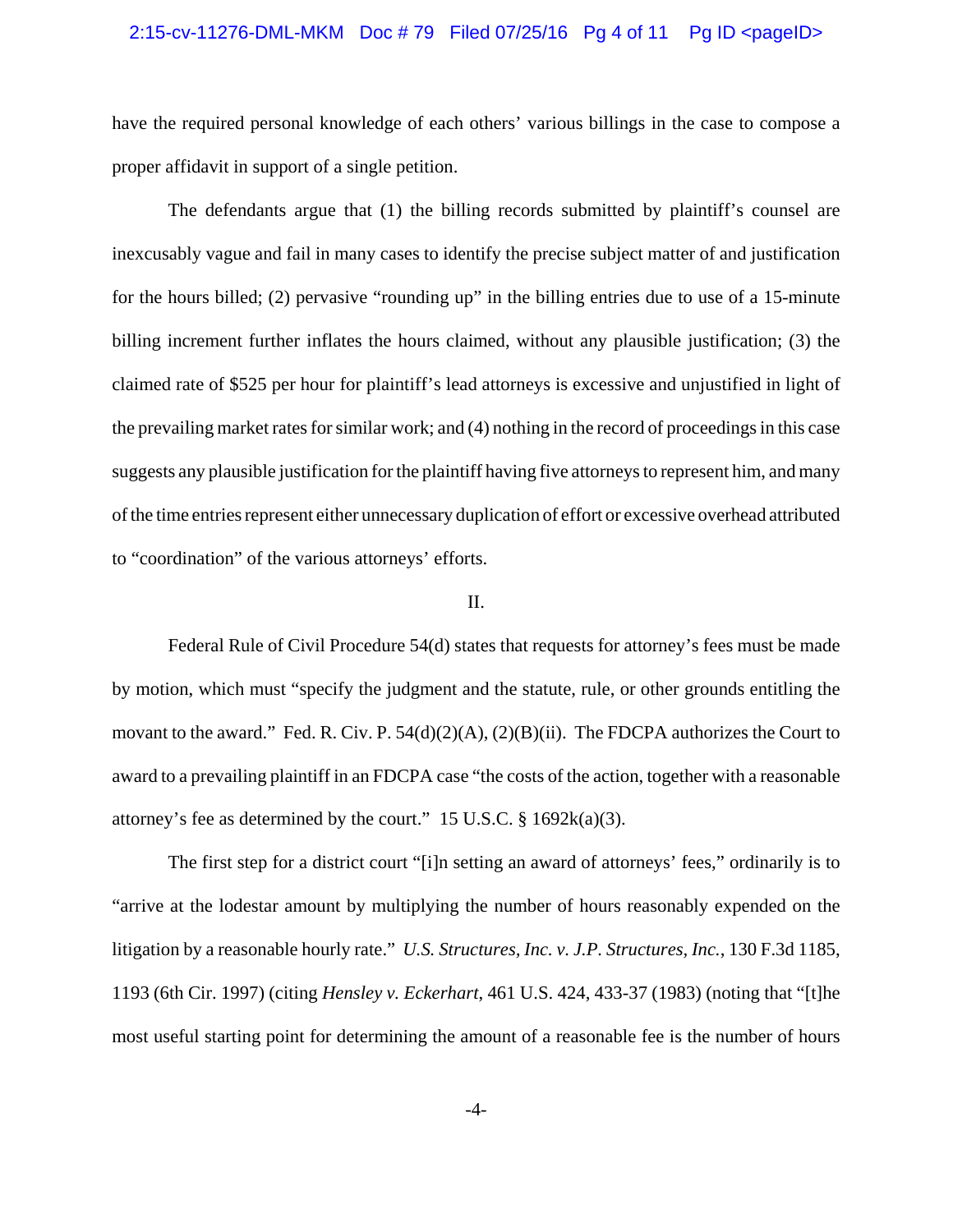### 2:15-cv-11276-DML-MKM Doc #79 Filed 07/25/16 Pg 5 of 11 Pg ID <pageID>

reasonably expended on the litigation multiplied by a reasonable hourly rate")). "The party seeking attorney's fees 'bears the burden of establishing entitlement to an award and documenting the appropriate hours expended and hourly rates.'" *Yellowbook Inc. v. Brandeberry*, 708 F.3d 837, 848 (6th Cir. 2013) (quoting *Hensley*, 461 U.S. at 437). "The key requirement for an award of attorney's fees is that the documentation offered in support of the hours charged must be of sufficient detail and probative value to enable the court to determine with a high degree of certainty that such hours were actually and reasonably expended in the prosecution of the litigation." *Inwalle v. Reliance Med. Prods., Inc.*, 515 F.3d 531, 553 (6th Cir. 2008). The trial judge must "question the time, expertise, and professional work of [the] lawyer" applying for fees. *Earl v. Beaulieu*, 620 F.2d 101, 103 (5th Cir. 1980). And, in calculating the appropriate award, "the district court is required to give a clear explanation," as to its reasoning. *Moore v. Freeman,* 355 F.3d 558, 566 (6th Cir. 2004).

However, "trial courts need not, and indeed should not, become green-eyeshade accountants." *Fox v. Vice*, 563 U.S. 826, 838 (2011). "The essential goal in shifting fees (to either party) is to do rough justice, not to achieve auditing perfection." *Ibid.* "So trial courts may take into account their overall sense of a suit, and may use estimates in calculating and allocating an attorney's time." *Ibid.* Thus, "there is no requirement . . . that district courts identify and justify each disallowed hour." *Mares v. Credit Bureau of Raton*, 801 F.2d 1197, 1202 (10th Cir. 1986) (citing *New York State Association for Retarded Children v. Carey*, 711 F.2d 1136, 1146 (2d Cir. 1983)). "Nor is there any requirement that district courts announce what hours are permitted for each legal task." *Ibid.* Instead, the Supreme Court has held that "a concise but clear explanation" of a district court's reasons for a fee award, *Hensley*, 461 U.S. at 437, may include findings of "unnecessary, unreasonable or unproductive time," that "the time spent on the particular activity was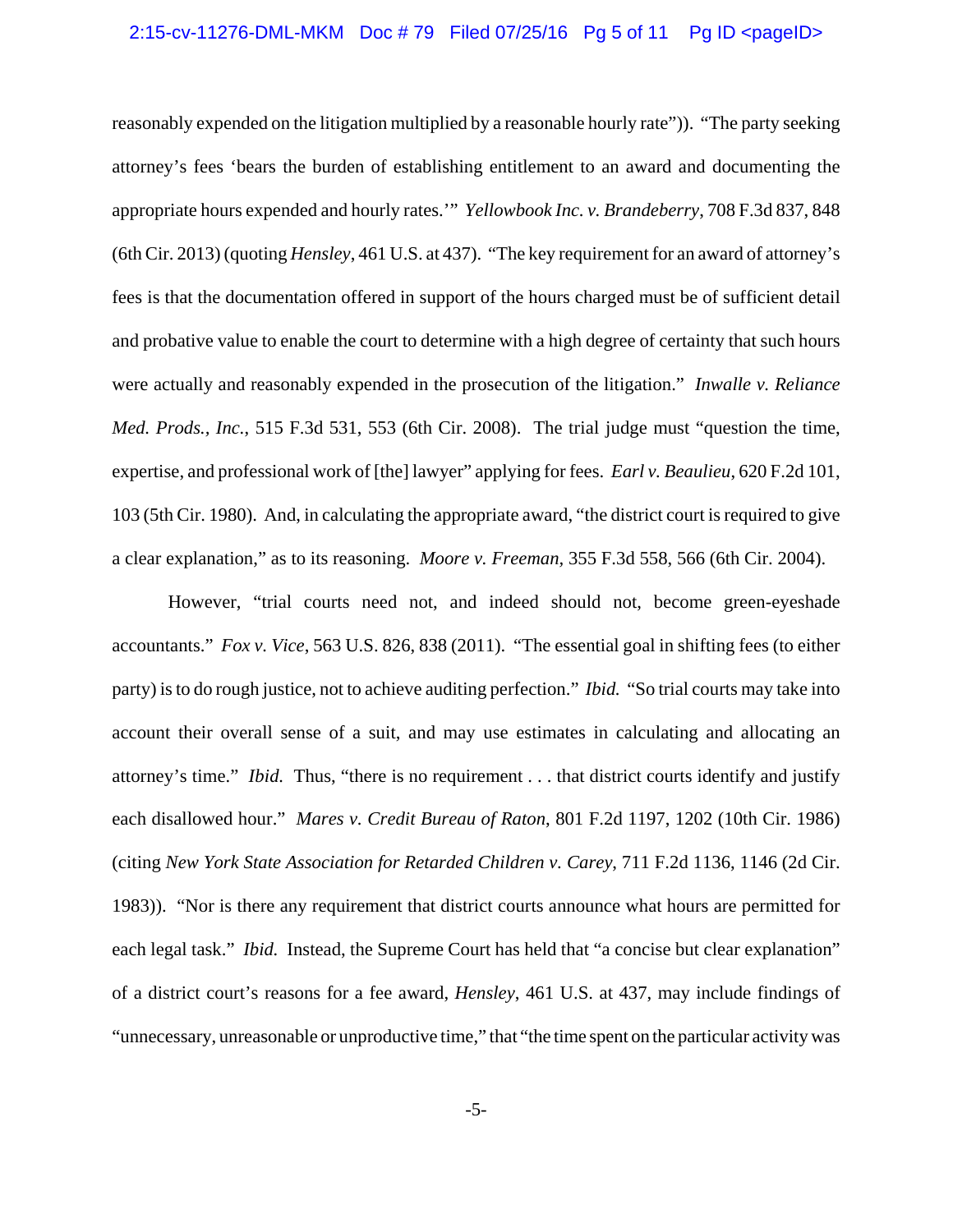### 2:15-cv-11276-DML-MKM Doc # 79 Filed 07/25/16 Pg 6 of 11 Pg ID <pageID>

'excessive,'" or that a less amount of time was "reasonable," *see Pennsylvania v. Delaware Valley Citizens' Council for Clean Air*, 478 U.S. 546, 554 n.2, 566-67 (1986).

The second component of the lodestar is the hourly rate. *Hensley*, 461 U.S. at 433. Generally, a reasonable hourly rate is calculated by reference to the prevailing market rates in the relevant community. *Blum v. Stenson*, 465 U.S. 886, 895 (1984); *Gonter v. Hunt Valve Co.*, 510 F.3d 610, 618 (6th Cir. 2007). The plaintiff submitted hourly rate survey data compiled by the State Bar of Michigan, and the parties have not disputed that the State Bar's market survey is informative on the issue of reasonable attorney's fees.

After calculating the lodestar amount, "[t]he court should then exclude excessive, redundant, or otherwise unnecessary hours." *U.S. Structures*, 130 F.3d at 1193. "Next, the resulting sum should be adjusted to reflect the 'result obtained.'" *Ibid.* "This involves the following of two questions: 'First, did the plaintiff fail to prevail on claims that were unrelated to the claims on which he succeeded? Second, did the plaintiff achieve a level of success that makes the hours reasonably expended a satisfactory basis for making a fee award?'" *Ibid.*

[If] a plaintiff has achieved only partial or limited success, the product of hours reasonably expended on the litigation as a whole times a reasonable hourly rate may be an excessive amount. This will be true even where the plaintiff's claims were interrelated, nonfrivolous, and raised in good faith. Congress has not authorized an award of fees whenever it was reasonable for a plaintiff to bring a lawsuit or whenever conscientious counsel tried the case with devotion and skill. Again, the most critical factor is the degree of success obtained.

. . .

There is no precise rule or formula for making these determinations. The district court may attempt to identify specific hours that should be eliminated, or it may simply reduce the award to account for the limited success.

*Hensley*, 461 U.S. at 436-37.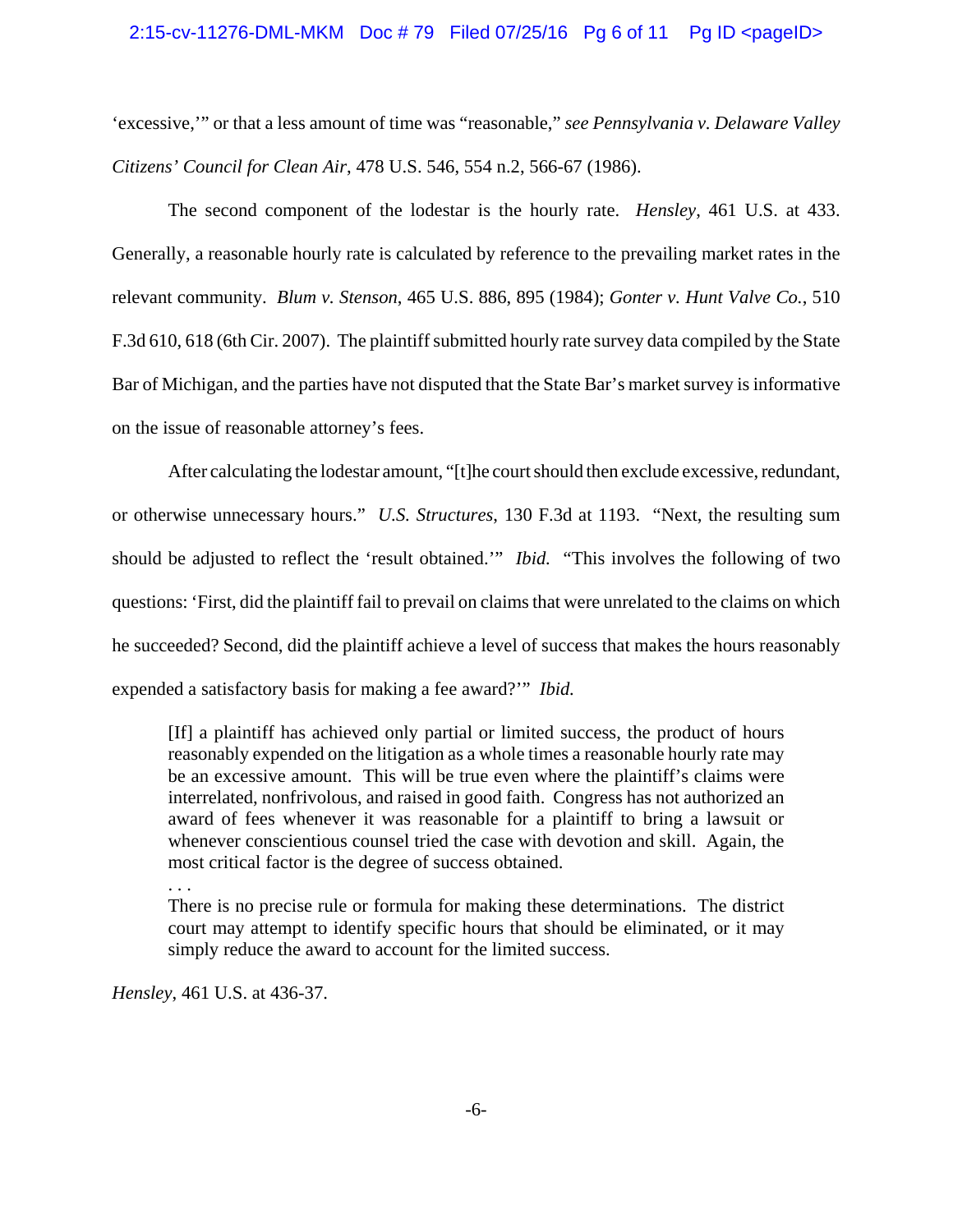A.

The main issue presented in this case in determining the hours reasonably expended on the case is whether the plaintiff is entitled to attorney's fees for the time spent on developing the aborted class claims, when no class was certified, and there was no class recovery. The answer must be "No." The class claims in this case were withdrawn, apparently, as explained by plaintiff's counsel at oral argument, because Mr. Munger did not want to pursue them after he was presented with the offer of judgment. Those claims were unsuccessful by any understanding of the term. The Supreme Court has explained that "work on an unsuccessful claim cannot be deemed to have been 'expended in pursuit of the ultimate result achieved,'" *Hensley*, 461 U.S. at 435 (citation omitted), and therefore is not compensable under fee-shifting statutes. It is common in cases where a class is decertified or no class recovery is realized to disallow the time spent on class issues. *See, e.g.*, *Asmar v. Benchmark Literacy Grp., Inc.*, No. 04-70711, 2007 WL 925623, at \*3 (E.D. Mich. Mar. 28, 2007) (holding that because the class was decertified, "those hours expended related to class certification and notice issues are not reasonable in light of the final results in this case") (citing *Lowery v. Circuit City Stores, Inc.,* 158 F.3d 742, 767-68 (4th Cir. 1998), *rev'd on other grounds,* 527 U.S. 1031 (1999)); *Gradisher v. Check Enf't Unit, Inc.*, No. 00-401, 2003 WL 187416, at \*7 (W.D. Mich. Jan. 22, 2003) (excluding time spent on class certification issues because "[e]ven though a class was certified, no recovery was made on behalf of the class because the Court ultimately decertified the class").

The plaintiff's attorneys filed a supplemental brief citing a single unpublished case from the Fourth Circuit, *Randle v. H & P Capital, Inc.*, 513 F. App'x 282, 283 (4th Cir. 2013), in which \$74,000 in attorney fees were awarded on a \$6,000 recovery. The complaint in that case set forth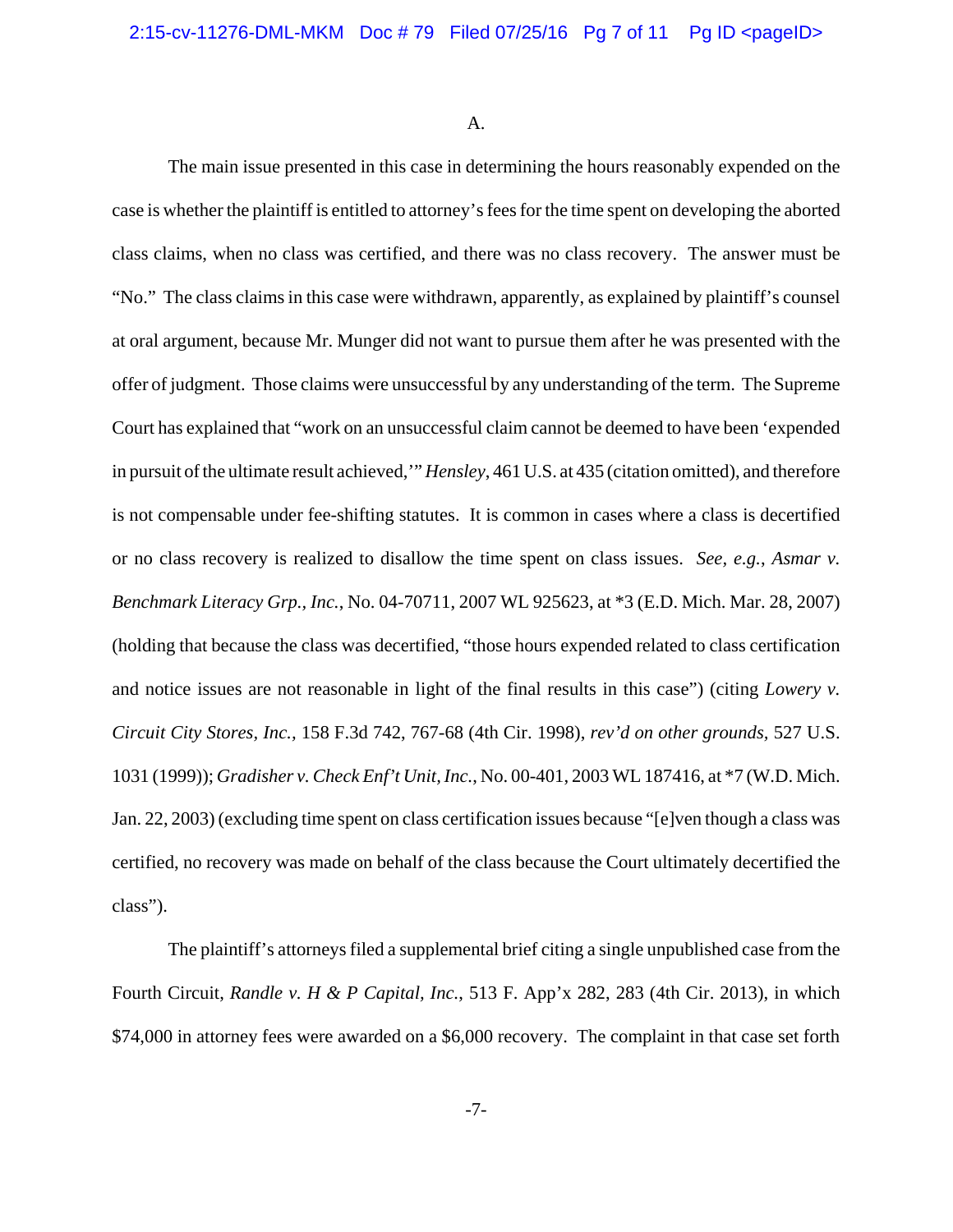#### 2:15-cv-11276-DML-MKM Doc # 79 Filed 07/25/16 Pg 8 of 11 Pg ID <pageID>

a putative class definition, but no class was certified. Instead, the plaintiff settled her individual claims while the defendant's motion for summary judgment was pending.

On its face the case may seem to provide support for the plaintiff here. However, looking deeper into the record of proceedings in the district court, the case is readily distinguishable. It is true that the complaint was filed as a putative class action. But the issue of class certification never was broached, because the defendant decided, rather than addressing the merits of the claims or the scope of the class, to make its initial assault on the complaint with a broadside attack on the constitutionality of the FDCPA. The district court isolated the constitutional issue and ordered the defendant to file a motion for summary judgment, which was litigated, it appears, at some length. After the hearing and while that motion still was pending, the parties settled the case.

The plaintiff noted in her motion for attorney's fees that her counsel's billing records did not reflect any entries relating to the development of class claims. Nevertheless, plaintiff's counsel voluntarily reduced their billing by 10% to account for any work that might have been incidentally related to the class and not the individual claims.

On appeal, the defendant argued that the district court had awarded a "mountain" of attorney fees, for a "molehill" of a case. The court of appeals disagreed, echoing the reasoning of the magistrate judge who had issued a report recommending granting the attorney fee motion. The court concluded that the fees incurred were reasonable in light of the litigation strategy pursued by the defendant, and were not disproportionate in light of the work needed to respond to the constitutional challenge. Although *Randle* was a case where counsel filed a putative class action complaint and recovered substantial fees against a modest recovery for their client, the extent of those fees had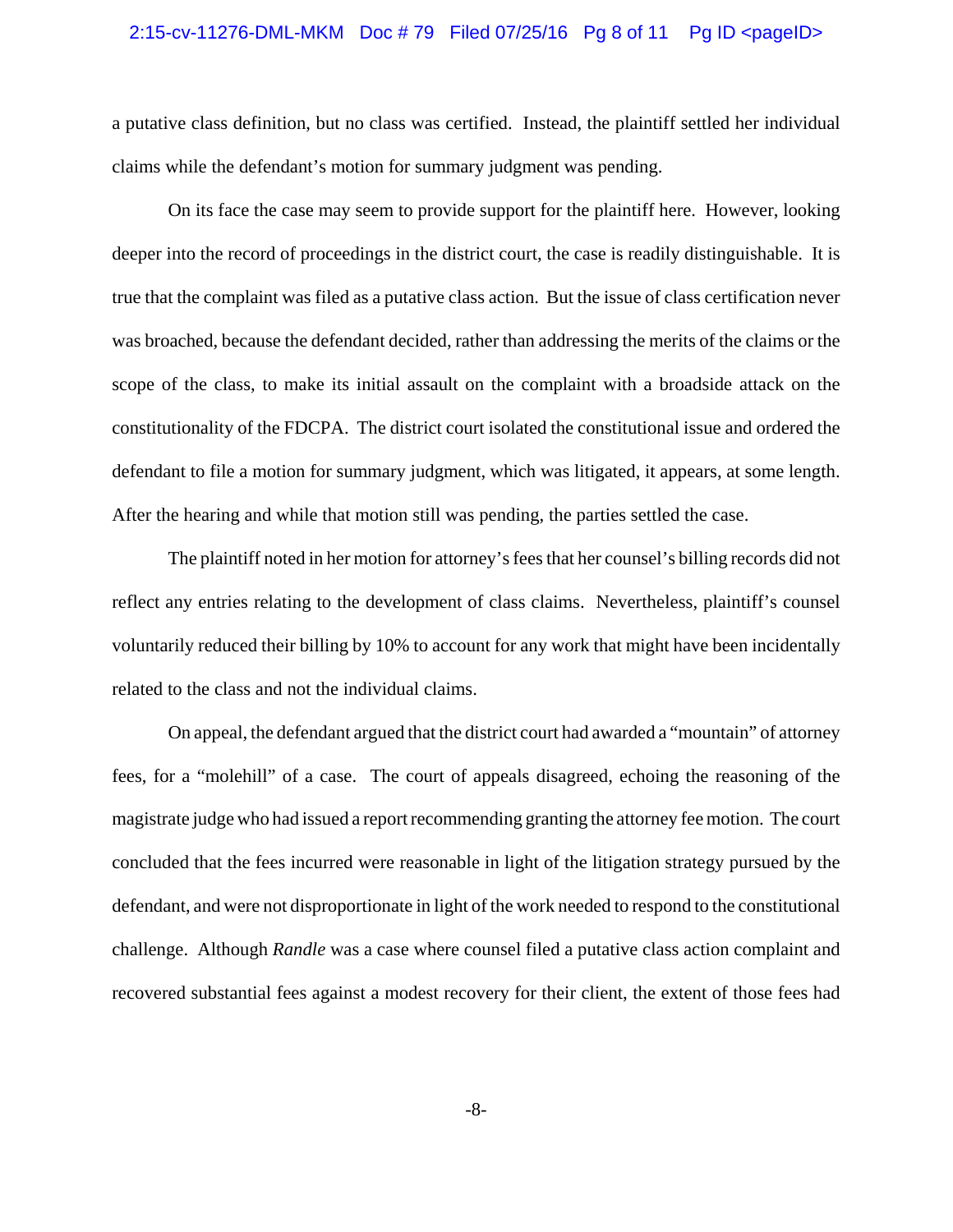#### 2:15-cv-11276-DML-MKM Doc #79 Filed 07/25/16 Pg 9 of 11 Pg ID <pageID>

nothing to do with class claims, and everything to do with the difficulties caused by the defendant's dilatory litigation strategy.

Here, the requests for fees by the plaintiff's five attorneys in this case are not reasonable. The petitions include extensive discussions of the efforts made by plaintiff's counsel to obtain and review discovery relating to the scope of the proposed class in this case, while glossing over the fact that the class was never more than that — proposed. They have cited no authority for the apparently novel proposition that they should be allowed to collect fees relating to contemplated representation of a class of plaintiffs in an action where no class ever was certified, and where no recovery for any class members was secured. Therefore, the Court will disallow the claim for time spent on the class issues.

Although other time may be compensable, the plaintiff's attorneys made no attempt in their petitions to designate the hours of their work that were attributable to the plaintiff's individual claims versus the speculative class litigation. The only hours that plainly can be attributed to Michael Munger's individual claims are the five and a half hours billed by plaintiff's lead counsel for drafting and revising the original complaint. Nothing in the petitions suggests why any of the other hundreds of hours of billings that the plaintiff's attorneys seek payment for were in any way reasonably necessary to the development or litigation of the simple and straightforward individual claims advanced in that original pleading. There is no reason apparent from the pleadings why the uncomplicated statutory claim pleaded by Mr. Munger would take competent counsel five and a half hours to compose, but the time is not facially excessive when allowing for an adequate inquiry into the relevant facts and law. Additional time was spent drafting initial disclosures and attending case conferences with the Court. Sifting through the time records, however, does not produce a definitive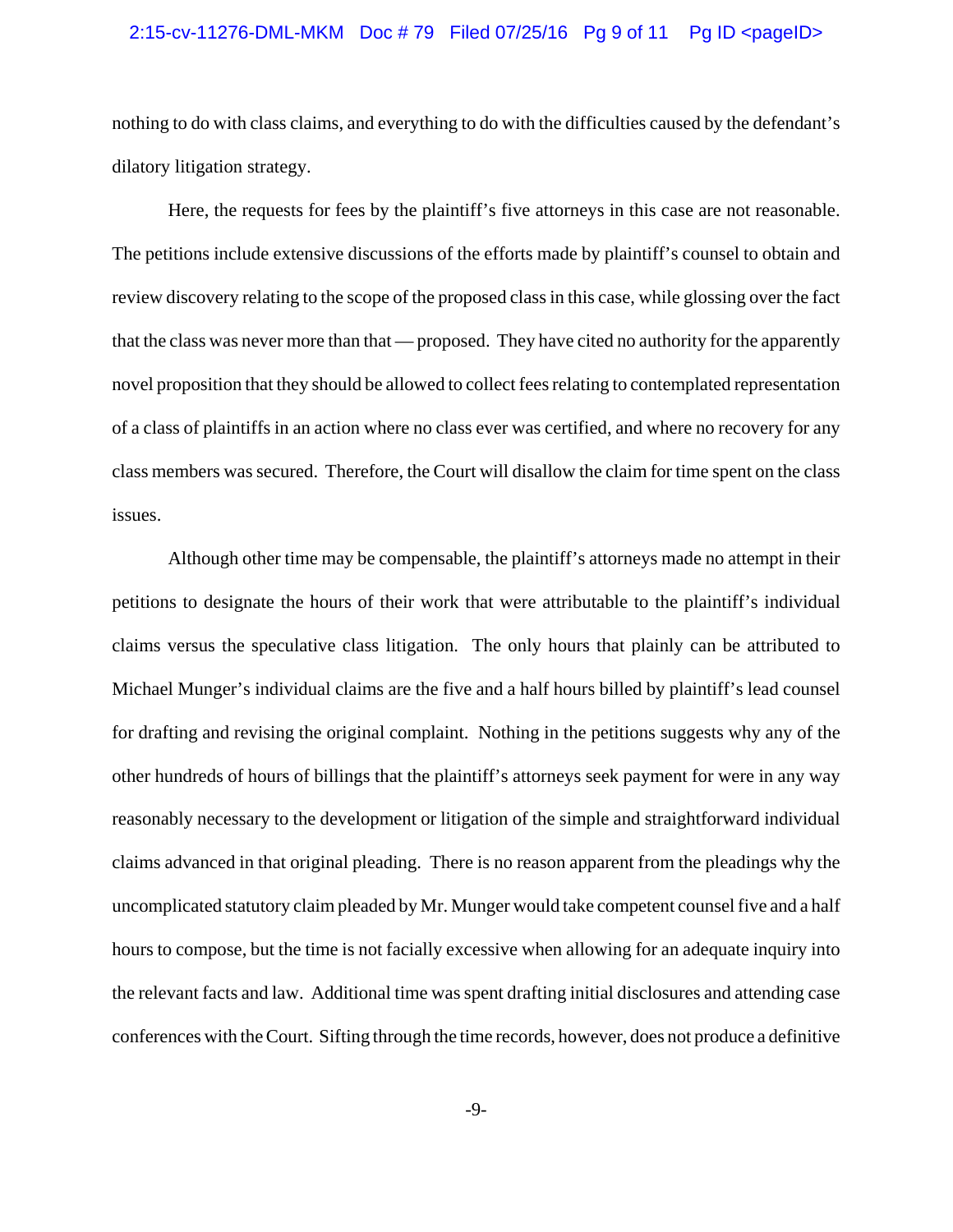#### 2:15-cv-11276-DML-MKM Doc # 79 Filed 07/25/16 Pg 10 of 11 Pg ID <pageID>

block of time for these activities. Nonetheless, a fair estimate of the time necessary to complete those tasks is about ten hours, which would achieve the "rough justice" generally applied to such determinations. *Fox*, 563 U.S. at 838.

B.

The plaintiff's attorneys request fees at various hourly rates from \$525 for lead counsel to \$200 for assisting counsel. According to the State Bar of Michigan Economics of Law Practice survey data submitted by the plaintiff's attorneys, the rate of \$525 per hour proposed by plaintiff's lead attorneys is the 95th percentile figure for all attorneys engaged in civil litigation in the State of Michigan, and is well above the 95th percentile figure of \$450 per hour for attorneys in "general practice." The plaintiff's attorneys have many years of experience. Although the claim on which judgment was entered can be characterized as routine, lead counsel (who, presumably, performed the drafting and filing work allowed by this order) have demonstrated that they qualify for compensation at the high end of the range of fees reported in the survey.

### C.

Based on 15.5 hours of billable work at \$525 per hour, the lodestar amount is \$8,137.50. That amount is not plainly excessive compared with the successful recovery of \$3,001 on the plaintiff's individual claim. It represents a 92% reduction in the amount sought by plaintiff's counsel, but such extreme shearing is appropriate where the proposed billing embodies equally extreme overreaching. As the Supreme Court held in *Hensley*, "the most critical factor [in adjusting the amount of the award] is the degree of success obtained," and a significant reduction is warranted here in light of the "limited success" secured. 461 U.S. at 436-37; *see Dean v. F.P. Allega Concrete Const. Corp.*, 622 F. App'x 557, 558 (6th Cir. 2015) (holding that the district court's award of more